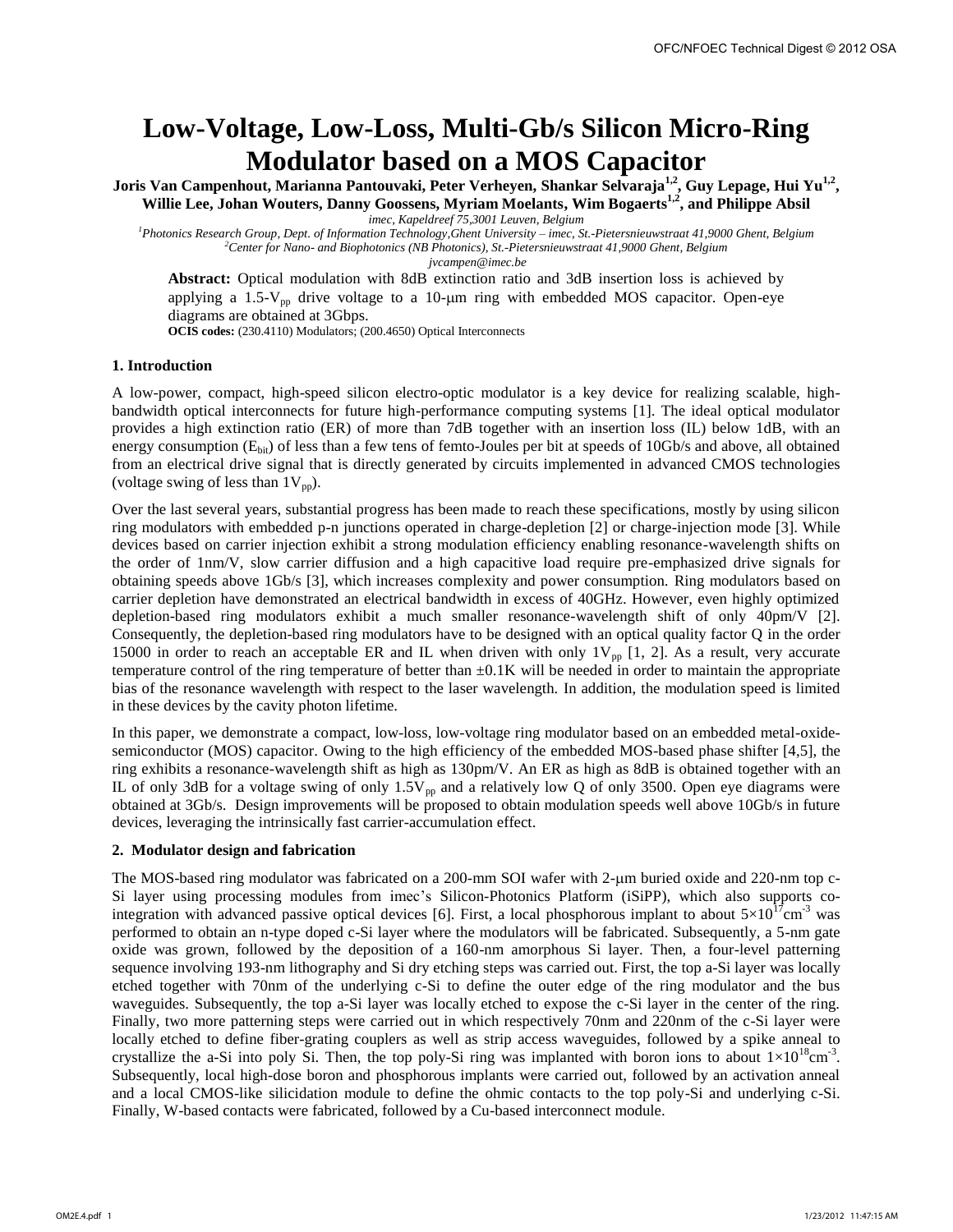

Fig. 1. (a) Tilted top-view SEM image of the ring modulator, (b) cross-sectional SEM image of the MOS structure, and (c) optical intensity of the fundamental whispering gallery mode (simulation)



Fig. 2. (a) Through-port transmission spectra for various applied voltages, (b) transmission versus applied voltage at  $\lambda$ =1543.26nm, and (c) extinction ratio and insertion loss spectra for a 2.25-V applied bias and 1.5-V<sub>pp</sub> voltage swing.

A tilted top-view SEM image of the modulator prior to the silicidation module is shown in Fig. 1a. The poly-Si ring has an outer radius of 5µm and an inner radius of 3.2µm. The resonator is implemented in a symmetric add-drop configuration with two 350-nm wide p-Si/c-Si bus waveguides, leaving a coupling gap of 200nm between the bus and the ring. The bus waveguides are connected to fully etched c-Si strip waveguides through low-loss taper structures. Shallowly etched gratings are implemented for coupling to fiber. Two n+-doped c-Si blocks at the outer edge of the ring can be used as resistive heating elements for thermal control of the modulator. A cross section of a fully fabricated (straight but representative) MOS structure can be found in Fig. 1b, showing the c-Si/poly-Si bus waveguide and ring with embedded 5-nm-thick gate oxide, as well as the silicide contacts and W/Cu metallization. The top contact to the poly-Si layer is implemented only near the inner edge of the ring, in order to avoid substantial metal-induced optical absorption losses of the fundamental whispering-gallery mode (WGM) of the resonator, which is confined near the outer edge of the ring as shown in Fig. 1c.

#### **3. Electro-optic measurements**

First, the static electro-optic response of the modulator is characterized by recording the through-port transmission spectra of the ring using a tunable laser, for various levels of applied electrical bias. The rings are operated in accumulation mode, with the p-type poly-Si biased at a higher voltage than the n-type c-Si layer. The resulting spectra are shown in Fig. 2a for applied biases of 0V through 5V. At 0V, the ring exhibits through-port extinction as high as 14dB, a Q of 3500, and a free-spectral range of 21nm. Applying a 2-V bias to the ring results in an 80pm blue shift of the resonance wavelength. For voltages above 2.5V, the resonant wavelength shifts at a rate of 130pm/V, for a total blue shift of 460pm at 5V. This is equivalent with a  $V_{\pi}L_{\pi}$  efficiency of 0.24Vcm, which is close to the value reported in [5]. The maximum extinction of the through-port transmission drops with increasing bias, owing to the increased round-trip loss in the ring due to higher free-carrier absorption losses caused by the accumulated charge. For applied voltages below 5V, the leakage current flowing through the device is less than 1nA. As such, the DC power consumption of the device is negligible.

These static curves were subsequently used to identify the optimum bias conditions to achieve the highest ER and lowest IL at low  $V_{\text{pp}}$ . The transmission for  $\lambda=1543.26$  in is plotted as a function of applied bias in Fig. 2b. An appropriate compromise can be found for a bias voltage of 2.25V and a voltage swing of  $1.5V_{pp}$ , resulting in ER of 8dB and IL of 3dB. Furthermore, for this drive signal,  $ER > 6d$ B and IL <4dB can be simultaneously obtained over an optical bandwidth as high as 80pm, as illustrated in Fig. 2c. Finally, the thermo-optic tuning efficiency of the doped Si heater was measured to be 270pm/mW.